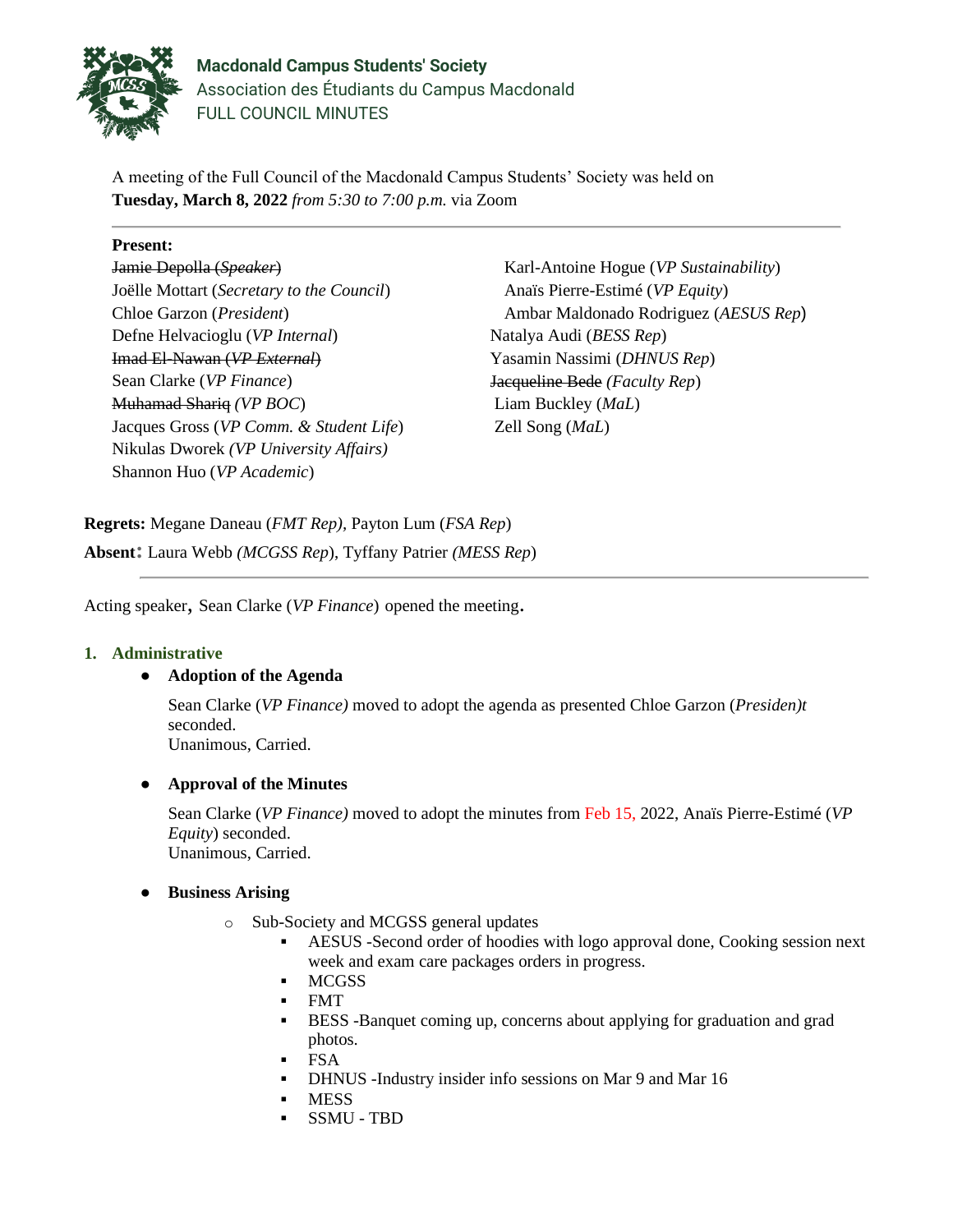

## **2. Subcommittee Business N/A**

#### **3. Action Items**

• **3.1 [WUSC Fee Increase Referendum Question](https://docs.google.com/document/d/10qfzegkCBHLOdWvBZxakQxj70XEX3POtB6j2Jq7CG-k/edit?usp=sharing)** (Informational, Discussion, Vote) Chloe Garzon (*President*) presented; a discussion followed.

Chloe Garzon (*President*) moved to adopt the [WUSC Fee Increase Referendum Question](https://docs.google.com/document/d/10qfzegkCBHLOdWvBZxakQxj70XEX3POtB6j2Jq7CG-k/edit?usp=sharing) as presented. Defne Helvacioglu (*VP Internal)* seconded. Unanimous, carried.

## • **3.2 MCSS Club Fund Request (**Discussion)

Sean Clarke (*VP Finance)*: Not many clubs applied for funding this semester, we still have half of our allocated budget available. He proposes to open a second round, as Mutrac enquired if that was possible. A discussion followed: all agreed, the deadline to apply will be in 2 weeks.

• **3.3 MCSS Financial Auditors Renewal for 22-23** (Informational, Discussion, Vote) Chloe Garzon (*President*) presented; a discussion followed.

Sean Clarke (*VP Finance)* moved to renew the contract with Mazars Harel Drouin LLP to be our financial auditors for the year ending May 31<sup>st</sup>, 2022, Chloe Garzon (*President*) seconded. Unanimous, carried.

- **3.4 Jean Brown Award** (Informational, Discussion, Vote) Chloe Garzon (*President*) presented the Jean Brown Award criteria and opened the discussion for candidates for this award. A discussion followed; the chosen candidates name will be submitted to the Student Affairs Office for approval of academic standing.
- **3.5 MCSS Emerging Involvement Award** (Inform, Discussion, Vote) Chloe Garzon (*President*) opened the discussion on candidates for this award. A discussion followed: Liam Buckley (*MaL)* was selected by the majority for his work on MCSS Council and the Permaculture club this past year.
- **3.6 MCSS Election Results** (Informational) Anaïs Pierre-Estimé (*VP Equity*): The voting period had to be extended because of a problem with the myinvolvement platform, there was very good voter turn out, quorum was easily reached. The results are:

| President:   | Defne Helvacioglu         |
|--------------|---------------------------|
| VP-Internal: | Cloé Gosselin             |
| VP-External: | Zell Song                 |
| VP-Finance:  | Catherine Bertrand-Vachet |